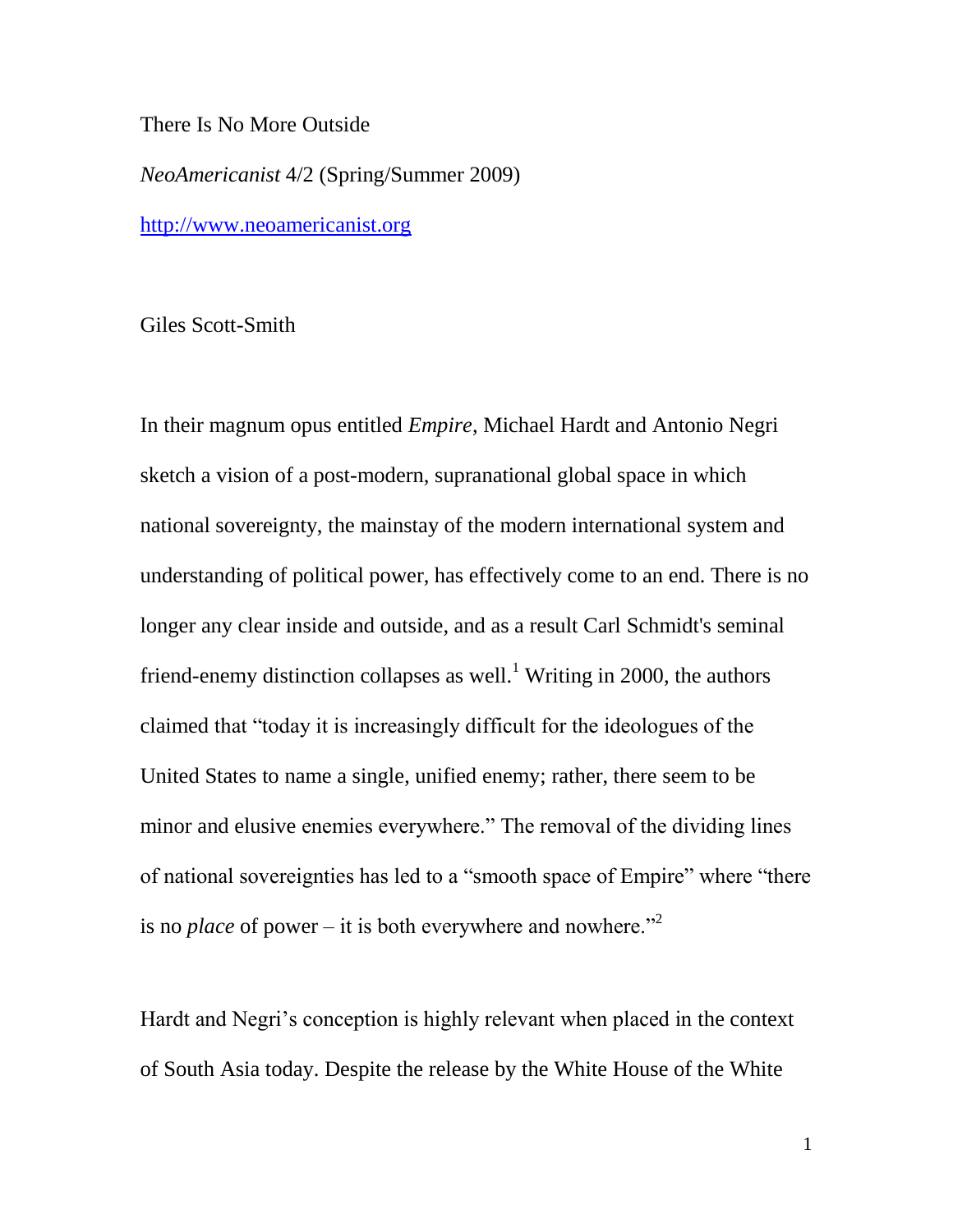Paper on US policy towards the region on 27 March 2009, there is a continuing debate – or disagreement – between the US military and Obama and Secretary of Defence Robert Gates over strategy and goals in Afghanistan and Pakistan.<sup>3</sup> It remains unclear what exactly could be termed 'success', let along 'winning', in what has become the epicentre of the Pentagon's so-called Long War. The White Paper"s AfPak strategy "attempts to walk a middle path between a narrow counterterror mission and a much more ambitious nation-building agenda," with all the tensions – administrative as well as practical - that come from trying to mix these two objectives.<sup>4</sup> As the *New York Times* reported on 14 May, 'success' could be no more than "to ensure Afghanistan is not a launching pad for attacks against the United States and its allies," regardless of the type of regime that may establish itself there.<sup>5</sup> Even then, could that goal be fully achieved ?

The designation of the two countries as 'AfPak' indicates that effectively their own sovereignty has disappeared – they have become no more than a strategic space to be fought over, between governmental departments and military commands before even the battlefield is reached, in the interests of US national security. The balance is fine, because to avoid an unending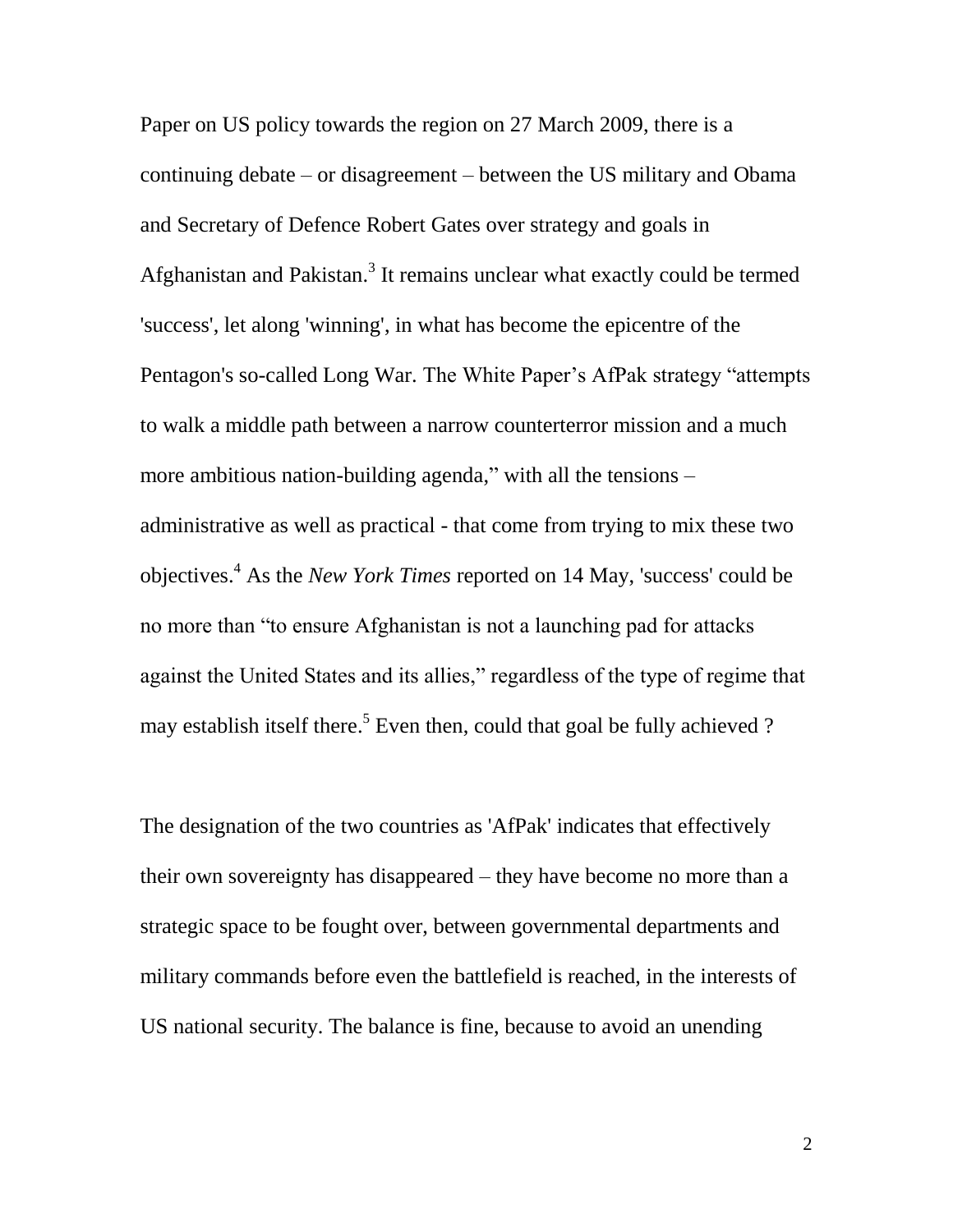commitment of US forces and finances, credible local authorities need to be established. As the White Paper astutely declares:

The United States must overcome the 'trust deficit' it faces in Afghanistan and Pakistan, where many believe that we are not a reliable long-term partner. We must engage the Afghan people in ways that demonstrate our commitment to promoting a legitimate and capable Afghan government with economic progress. We must engage the Pakistani people based on our long-term commitment to helping them buils a stable economy, a stronger democracy, and a vibrant civil society.<sup>6</sup>

This is clearly taken from the effect of the 'surge' in Iraq, when in early 2007 General Petraeus established the US as a continuing player in Iraqi politics at a time when all expectations were on a swift withdrawal. Militarily the surge was of minimal significance, but psychologically its sense of commitment was "stunning", involving as it did the manoeuvring of the Sunni community away from insurgency and towards a US-brokered political settlement.<sup>7</sup> Is the current approach able to deliver a similar result? The political situation is hardly comparable, with little chance of a stable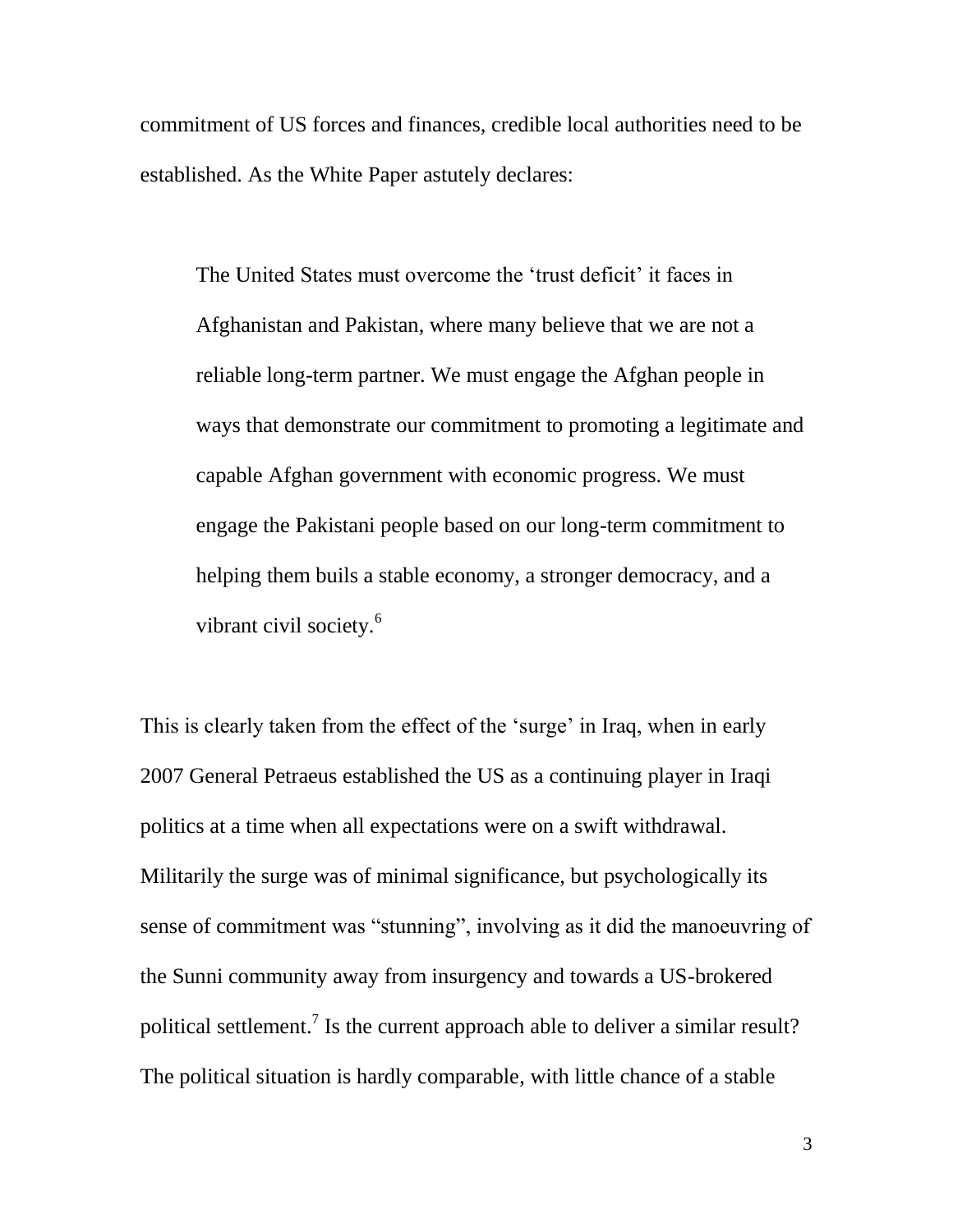coalition of different forces emerging, and US withdrawal being touted exactly as a *sine qua non* for insurgency leaders to come to the table.<sup>8</sup> In terms of US military strategy, however, other problems arise – not least those caused by the use of high technology. Counterinsurgency methods, required for fighting an armed civilian militia, have increasingly been adopted thanks to the influence of key strategists such as John Nagl, David Kilcullen, and Petraeus himself.<sup>9</sup> These kinds of efforts take time to build results. But alongside this "the United States appears to be accelerating the use of Predator (unmanned aerial drone) strikes against Taliban leadership in Pakistan."<sup>10</sup> High-tech weaponry is the ultimate evidence for the US military-industrial complex that it possesses an unassailable superiority over its foes. Yet won"t a reliance on these means exactly trigger adverse effects?

## Technology: Problem or Solution?

Last month the *New York Times* published an article that commented on the disparity between the ongoing, explicit revelations of torture conducted by the CIA after 9/11 and the general response to attacks by Predator drones in Afghanistan that have caused civilian deaths.<sup>11</sup> Both are forms of violence conducted outside of the law, but while one is up front and very personal, the other is anonymous, distanced, and apparently beyond recrimination.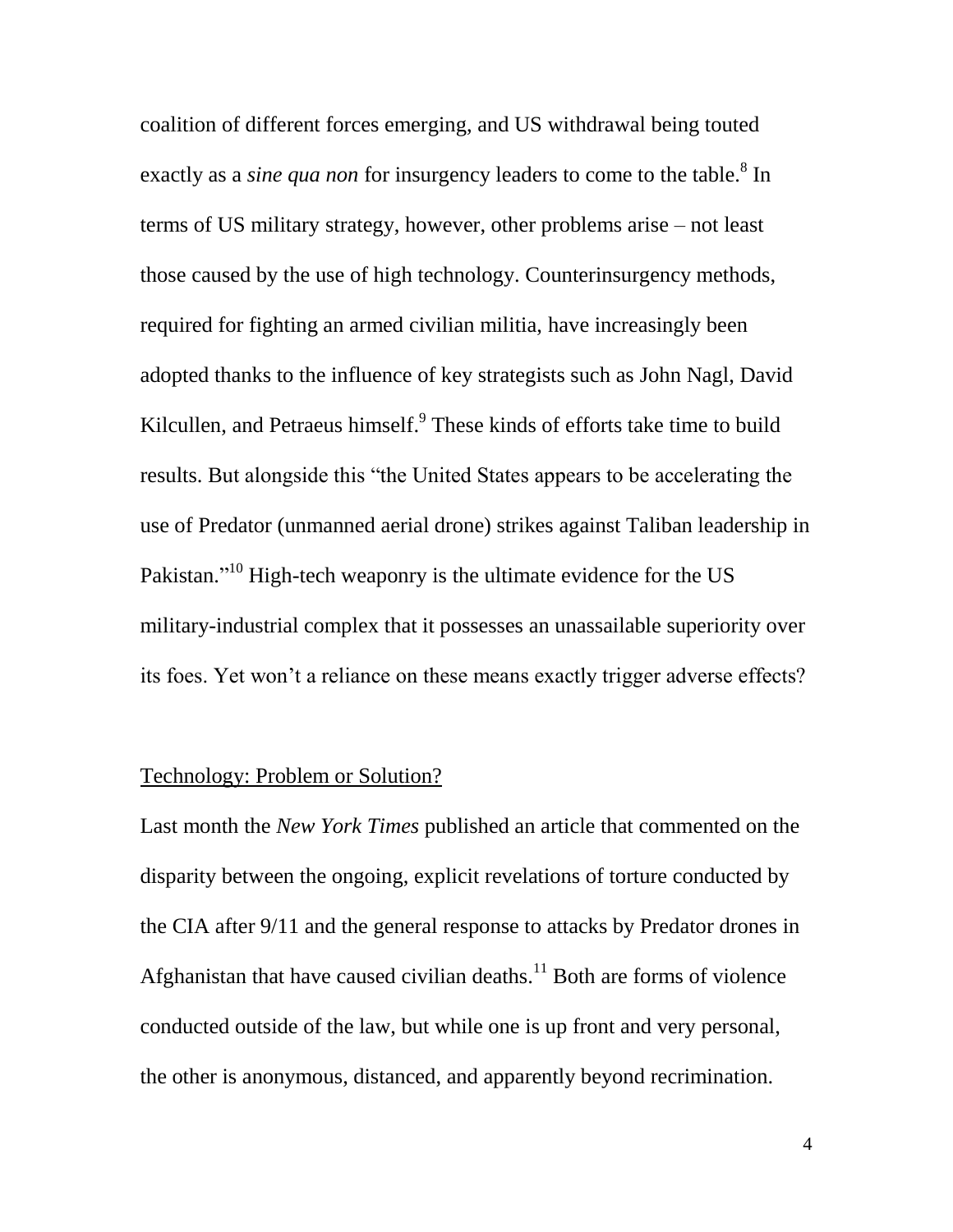Since the mid-1990s a so-called Revolution in Military Affairs (RMA) has been taking place in the United States that has seen rapid advances in the development of robotics and the deployment of unmanned combat systems, the best examples being the Unmanned Aerial Vehicles or UAVs such as the Predator. Whereas the military leadership - particularly the US Air Force were originally opposed to these developments because of their challenge to the human control of war, since 2001 there has been a dramatic expansion in procurement, so much so that in 2006 the Senate Armed Services Committee laid down the rule to the Pentagon that manned systems should only be acquired if the tasks set could not be fully covered by a robotic equivalent.<sup>12</sup> The morality of warfare is being tested by this development, as author Peter Singer has pointed out  $-$  The main question is no longer the how but the who, if one thinks of the unfortunate carnage wrought by Predators in Afghanistan and Pakistan as "unmanned slaughter" and a form of unaccountable war crime.<sup>13</sup> Others have also pointed to the US military's "unique strategic culture" whereby the application of force through high technology necessarily occurs outside of the constraints of international law.<sup>14</sup> Referring to the November 2002 assassination of six Al Qaeda suspects – suspects – by a US drone in Yemen, Philip Bobbitt rightly states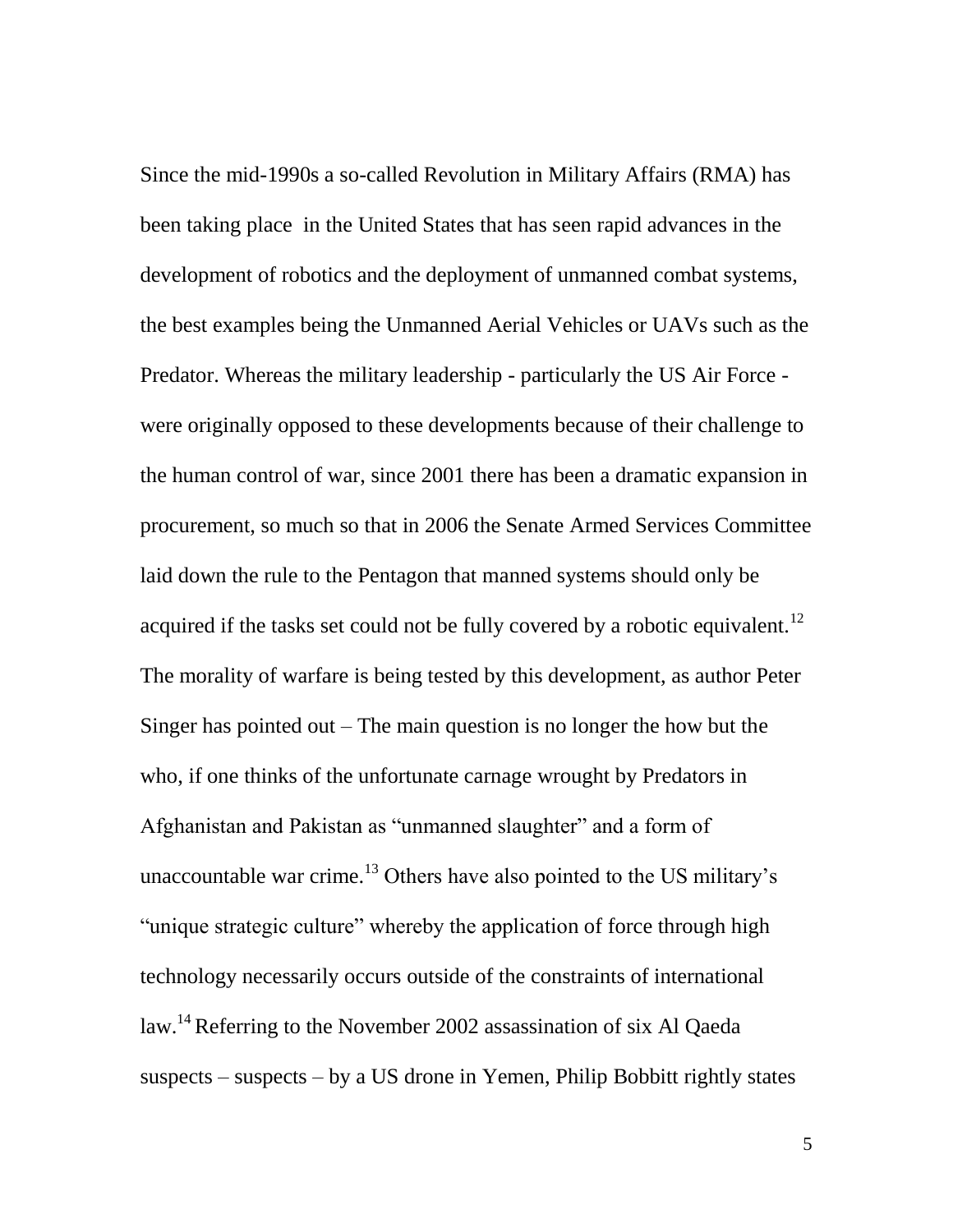that "it is simply unclear at present what law applies, or indeed whether the 'spatial' notion of a zone outside the theatre of warfare makes any sense in a global war against terror."<sup>15</sup> The problem is that Bobbitt considers these types of activity essential, because of the failures of the UN and "the current system's inability to deal with global, international terrorism."<sup>16</sup> The increasing reach of technological weaponry is bypassing the norms of the state system, but so far it hasn"t caused much of a response. Predators were exactly built to cross borders and violate sovereignty with impunity.

Singer has explored the direction that the Pentagon has been moving in technologically, and his conclusions are sobering. Technological superiority has become the be-all-and-end-all mantra of US military thinking since the 1990s RMA, despite strong counter-arguments that the US military will probably be facing fewer and fewer battlegrounds where this will deliver a clear advantage. But the most disturbing aspect of these developments is the fact that there is no overall doctrine as to how high-tech robotics, to give the most apposite example, should be applied within a war-making situation. The assumption is that they will simply make the existing doctrine's easier to fulfil.<sup>17</sup> Yet, as Singer has pointed out, this does not work out so well when it comes to the 'trust deficit'. In his lecture available on  $TED^{18}$  Singer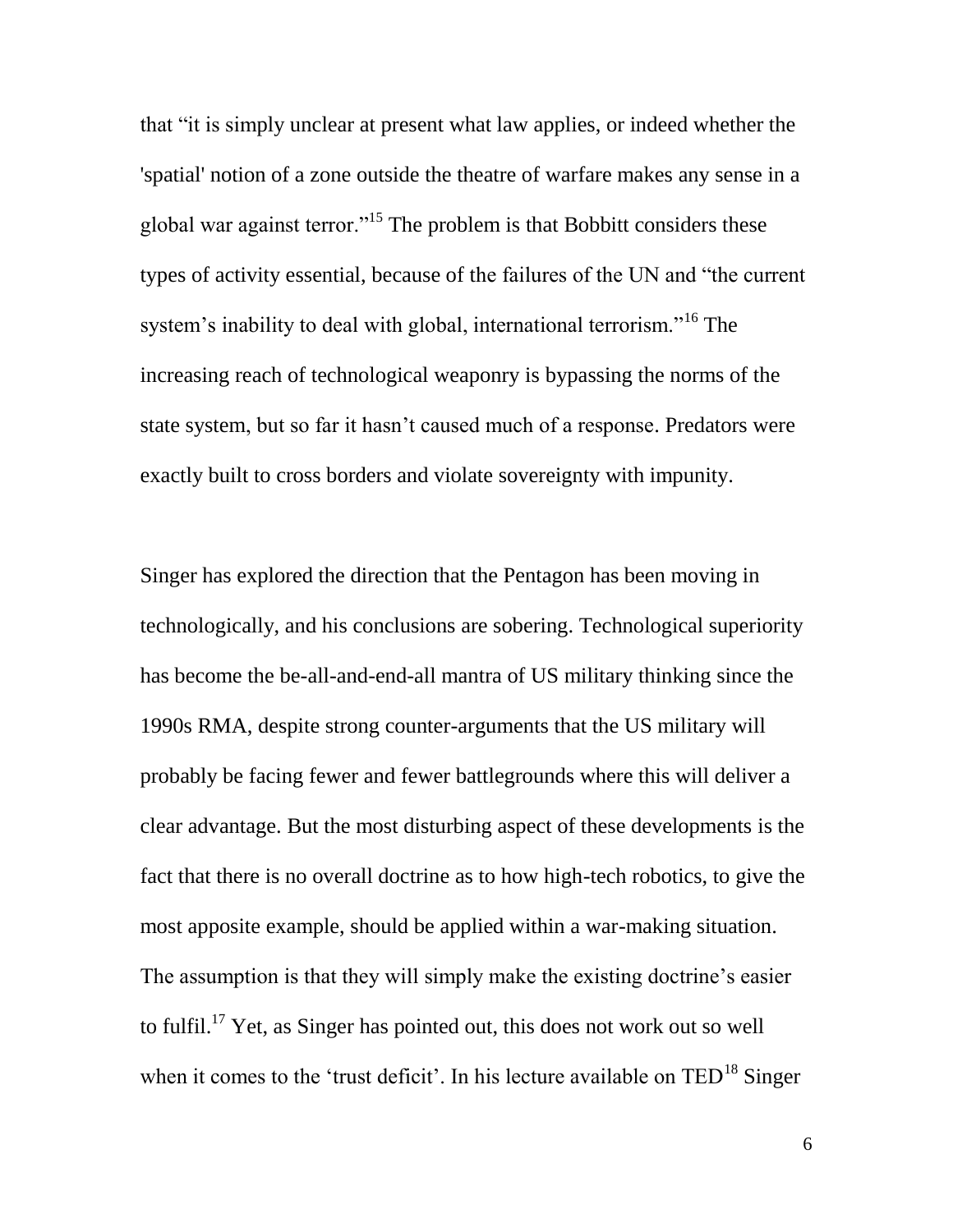contrasts the views of a Pentagon officer with a Hezbollah member on how drone attacks are perceived. For the American, it is a clear sign of US military superiority and the ability to give a clear message that nowhere is safe if you pose a threat to US interests. For the Lebanese it is no more than proof of American cowardice and cold-heartedness, killing at will with apparent impunity, and therefore only encouraging attacks on US targets when the opportunity arises.

## The Obama Liberals: Shifting the Boundaries of the Legitimate

The ways in which high-tech weaponry transgresses boundaries on the micro-level (be they geographical or legal) fits with the more macro-level positions held by the many Liberal Interventionists who populate the Obama administration, keen to reinstate a "muscular liberalism" after the Bush years.<sup>19</sup> Just as 9/11 was used to justify the application of US power globally under the heading of a War on Terror, so too since 2006 have we been in a similar reconfiguration period, but one where various interpreters of US foreign policy have looked to redefine and maintain some of the key changes of the Bush II years. In their eyes, Iraq demonstrated the problem of trying to work within the established framework of the post-WW II institutional order – for the sake of US (and global) security, it is time to create a new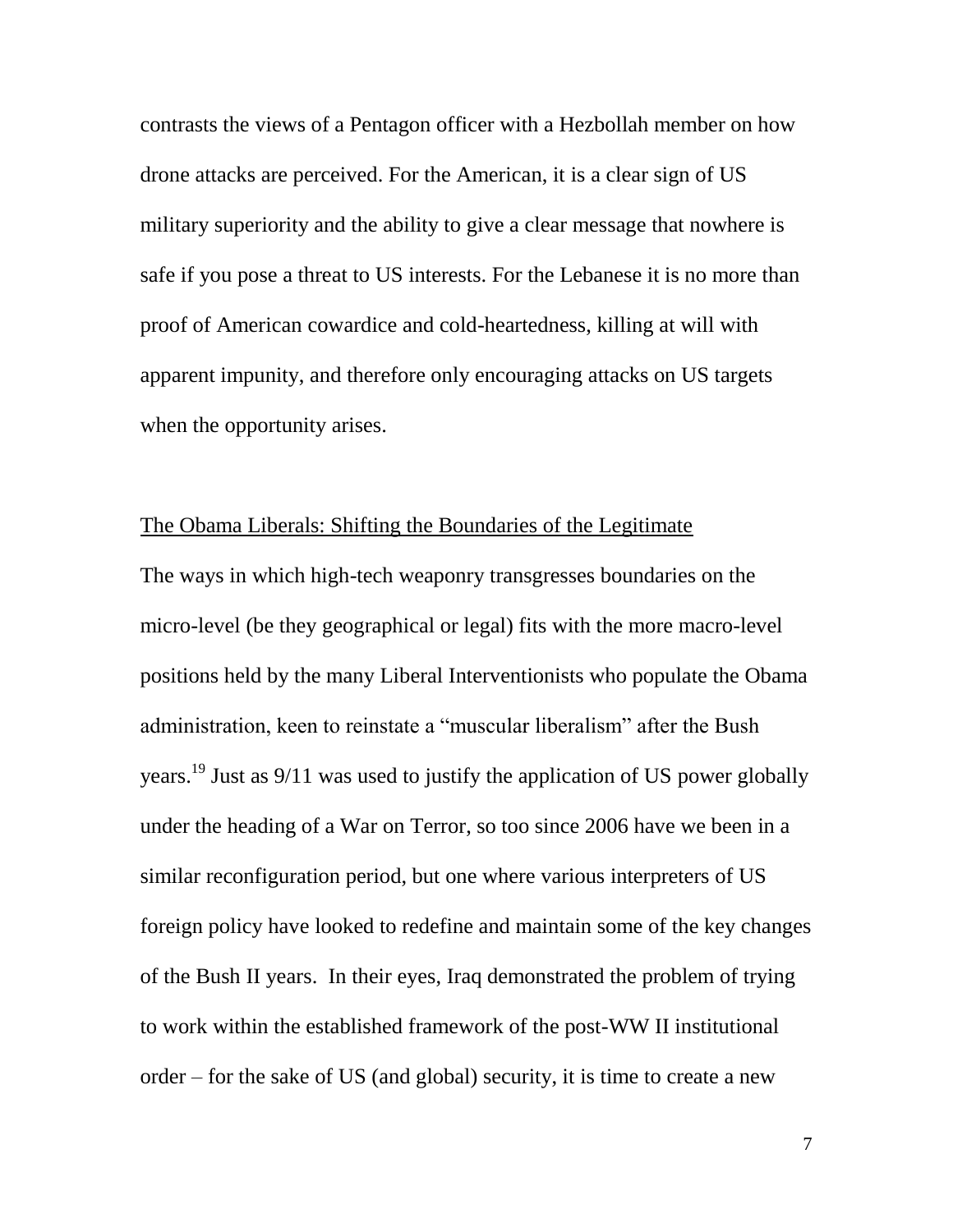order that can provide new sources of legitimacy. A major contribution to this trend was the Princeton Project on National Security that was published in September 2006 under the names of Anne-Marie Slaughter and John Ikenberry. The Princeton Project set out to take the essentials of Bush"s national security doctrine, as represented in the Strategies of 2002 and 2006, redefine them, and embed them in new sources of legitimacy. As Parmar has remarked, the Princeton Project is a highly significant meeting-ground for neoconservatives on the Right and "a robust, crusading and theoretically confident liberal interventionism, built around a belief in the efficacy of 'democratic peace' and 'democratic transition theory'."<sup>20</sup> The US has a stake in the continuing functioning of the post-WW II institutions such as the UN, but even a reformed UN will never deliver the necessary results. The Project therefore proposes a Concert of Democracies, a loose value-based forum to "authorize collective action" and "strengthen security cooperation among the world's liberal democracies."<sup>21</sup> With this power/legitimacy base secured – a formal value-based upgrade of the Coalition of the Willing that would look to claim a special status under international law – the broader goal of assisting the global spread of PARs – Popular, Accountable, and Rightsregarding regimes – can be sought.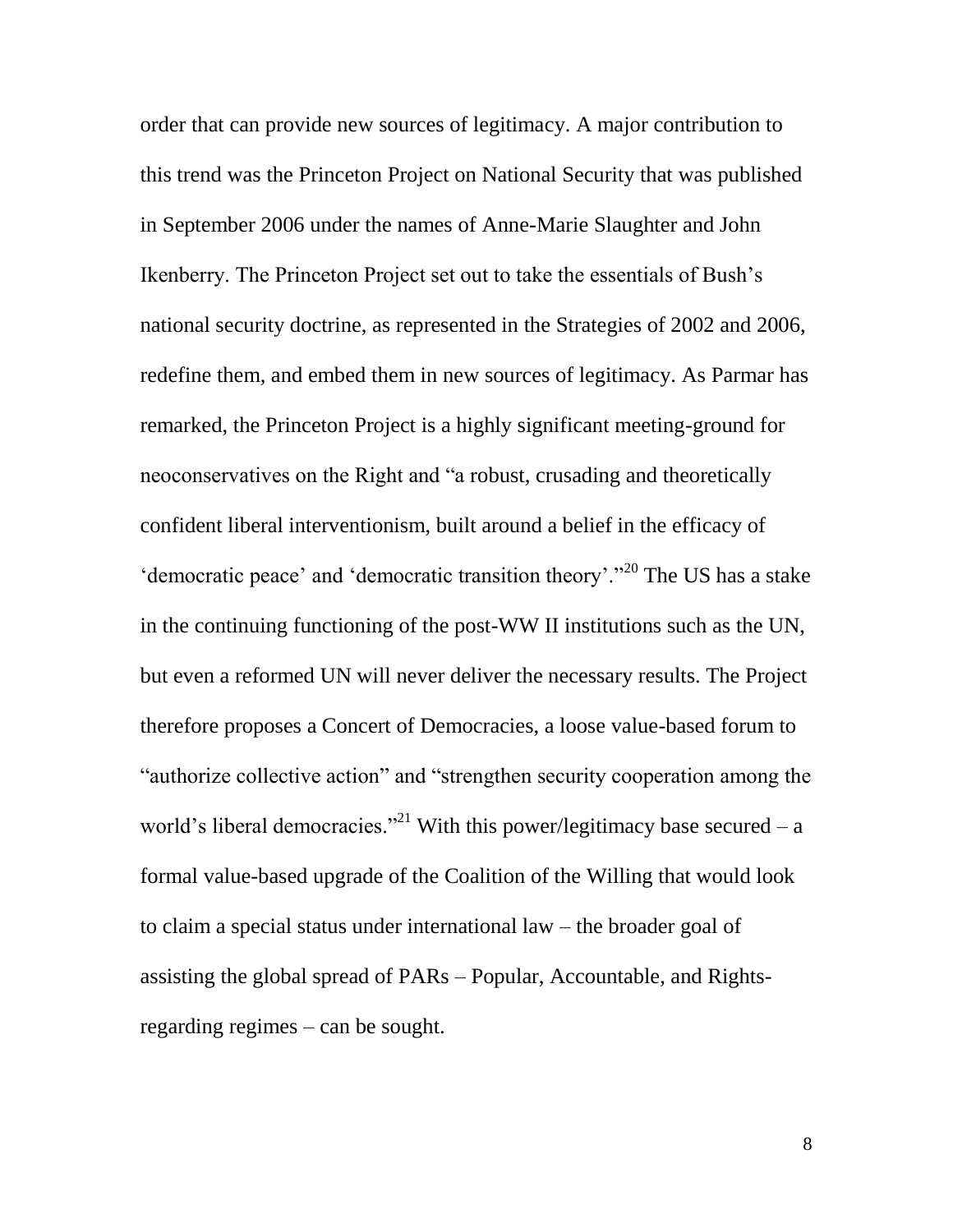Slaughter's new position as Director of Policy Planning in Clinton's White House of course gives the Princeton Project an extra edge. She distances herself from the Bush doctrine only in the sense of less willingness to use exclusively military force, a greater wish to connect with allies, and a belief that solutions can only come in the long term. The UN will not be disbanded, but neither are the expectations high that it can be reformed, and its continuing disfunctionality requires that it be bypassed when necessary in favour of new values-based alliances that can be activated, in the footsteps of George Bush, "at a time and a place of our choosing." This is essentially the culmination of a process begun with the US-led NATO attacks against Serbia in 1999, conducted without a UN mandate but for a 'greater good'.

Slaughter will be fully supported in this cause by Ivo Daalder, recently confirmed as US Ambassador to NATO. In an article from 2006 entitled "The Future of Preemption" Daalder, together with UTexas Professor and now Deputy Secretary of State James Steinberg, recognises the UN as the main source of international law for inter-state relations, referring to the norm of non-intervention and the rules for its transgression in exceptional circumstances (self-defence and Security Council authorisation to maintain peace and international order).<sup>22</sup> Yet the end of the Cold War and the rise of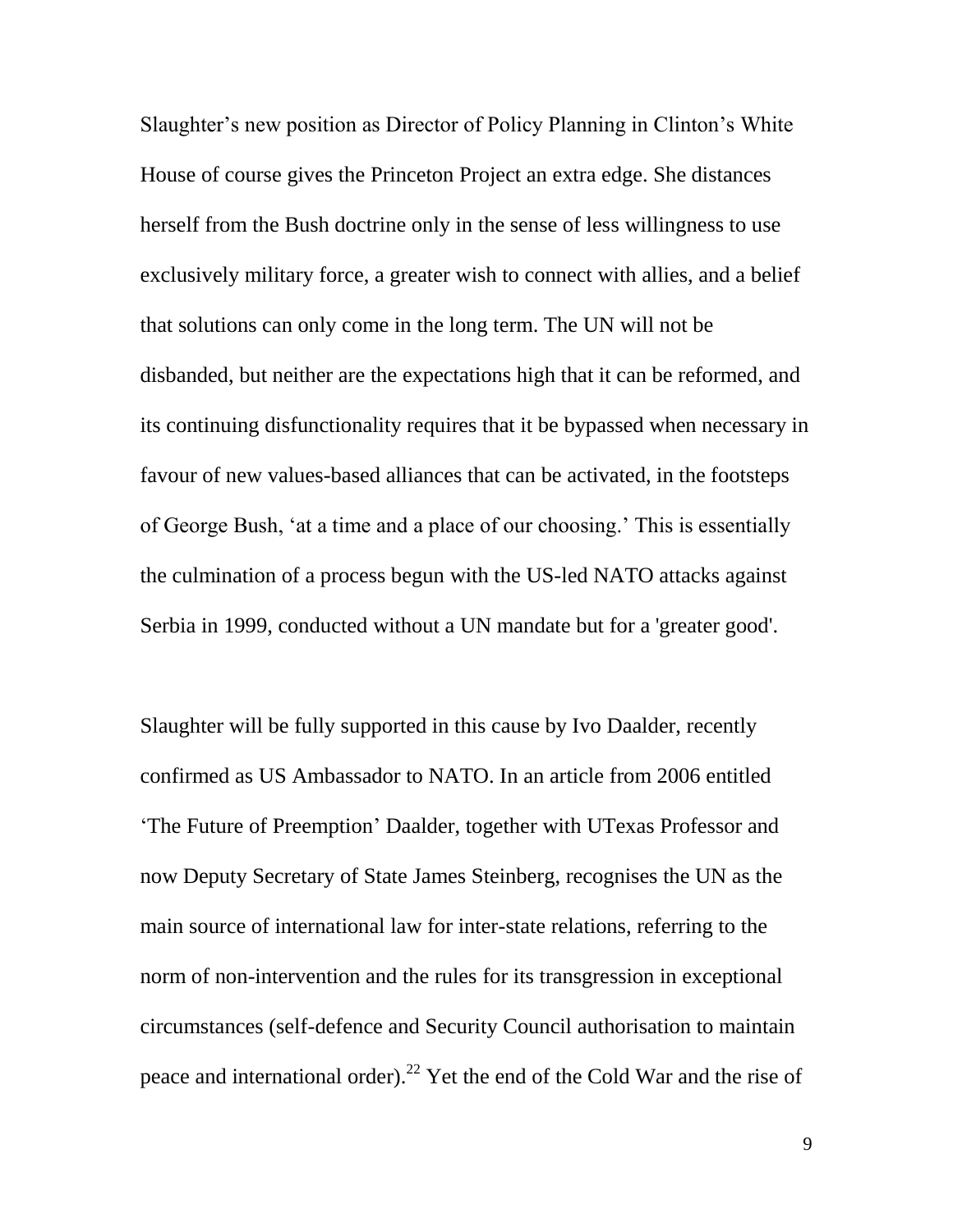more diverse, irrational threats (rogue states, terrorist groups) meant that the concept of deterrence no longer held – the US nuclear arsenal was no longer a guarantee for security. Daalder accepts that the invasion of Iraq in 2003 was both illegitimate and lacking in post-invasion planning, but its intentions were essentially just. The failures of Iraq must not be allowed to bind US foreign policy with limitations the same way Vietnam did – on the contrary. While the UN tried to rebuild its place at the centre of collective security decision-making with the 2004 High-Level Panel on Threats, Challenges, and Change, others such as Daalder looked to reformulate alternatives and ground a new consensus. Following the re-writing of national sovereignty exemplified by so-called R2P (Right to Protect), Daalder, echoing an essay by Slaughter from  $2004<sup>23</sup>$  declared that states have responsibilities to prevent the development on their territory of threats to others, including disease and catastrophic environmental decline. If they forfeit this, they effectively forfeit their right to sovereign independence: "States which fail to live up to their responsibilities lose their right to insist that others not intervene in their internal affairs."<sup>24</sup> Who will act to rectify this? Firstly the UN route will be chosen, but in the expectation that this will only lead to deadlock and delay the alternative will be first to work through appropriate regional organisations (read NATO) or "coalitions of like-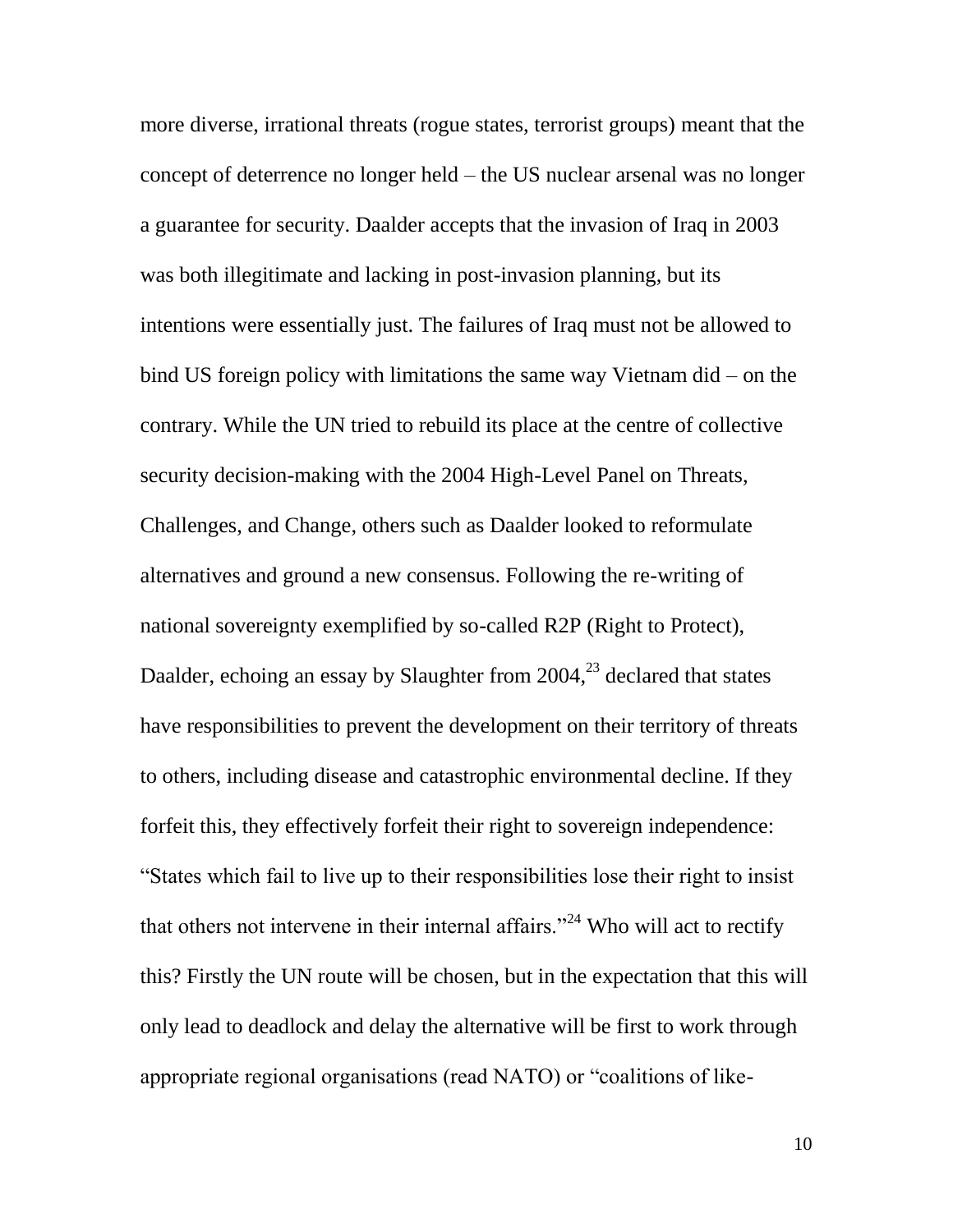minded states to legitimate decision-making on the preventive use of force" – and we are once again back with the Concert of Democracies, something that Daalder has also promoted in other writings.<sup>25</sup> The mesh is complete since Daalder has also written of the need for a 'global NATO' with unrestricted reach.<sup>26</sup>

## **Conclusion**

Hardt and Negri point out how we are conditioned to assume that power is located in an identifiable place, otherwise known as the United States, and for Slaughter and Daalder it is the US that is once again setting the limits to the possible (i.e. there aren"t any, at least for the US and its Concert of Democracy allies). Yet the limits to their visions are clearly apparent in the AfPak (or PakAf) of today. Civilian deaths, often at the hands of smart bombs released through robotic gun-sights, are increasing just when the White Paper announces the need to overcome the 'trust deficit'.<sup>27</sup> This can only further undermine attempts to bolster the Afghan government, associating it with violence that it has no control over, and increasing the likelihood that individuals choose for the insurgency instead of the supposed PAR regime of Karzai.<sup>28</sup> Technologies, both empowering and coercive, are contributing to the collapse of national sovereignty, re-forming the